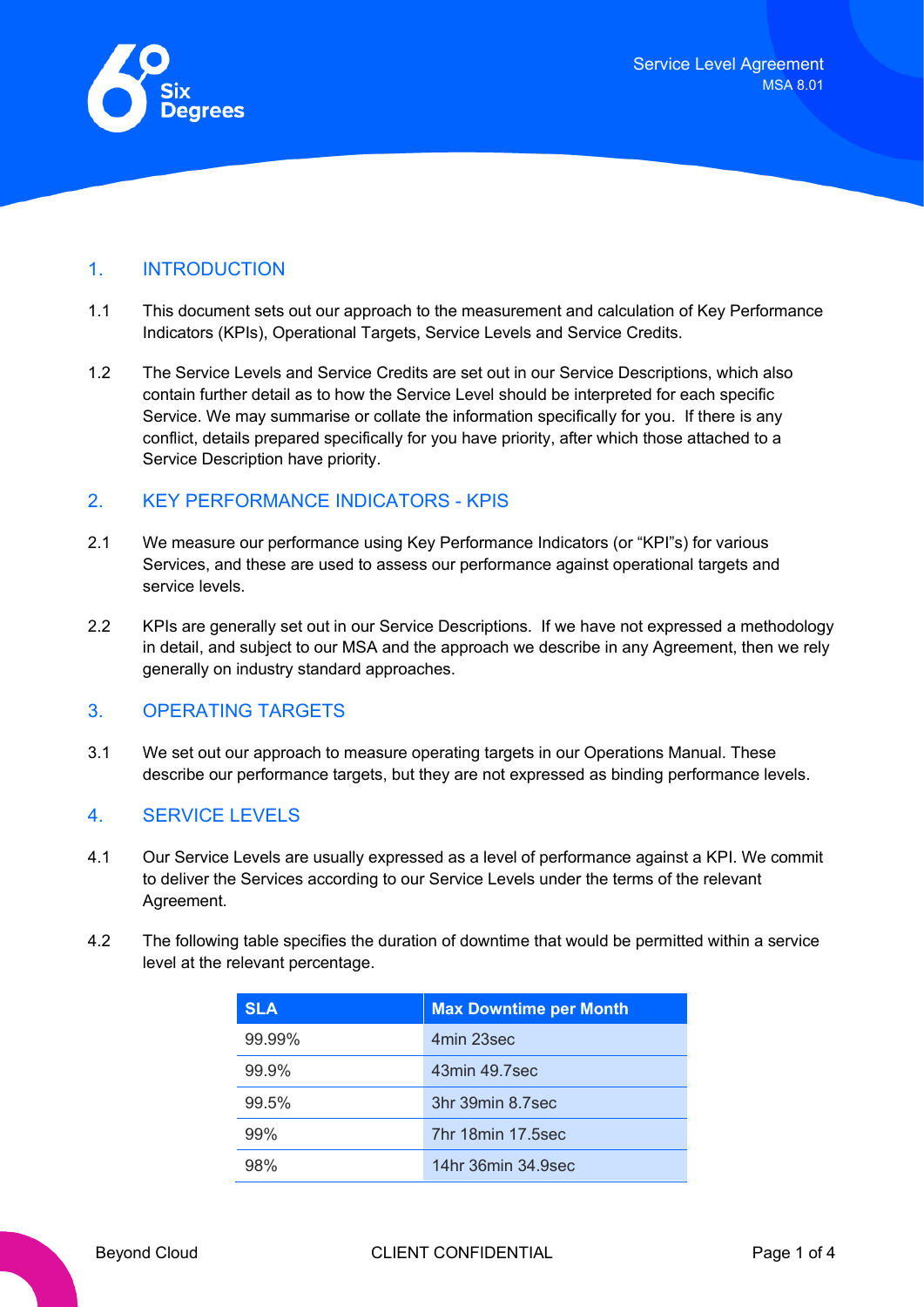

## 5. SERVICE CREDITS

- 5.1 We apply service credits in relation to some, but not all, of our Services and Service Levels, as described in the Agreement, and subject to the following provisions:
	- (a) Where we apply a Service Credit, that is your sole and exclusive remedy in relation to the underperformance and any breach (whether under contract, tort (including negligence) or otherwise), and no greater liability shall accrue for us for any loss or damage that may arise;
	- (b) Claims for Service Credits must be sent by email to: [servicecredits@6dg.co.uk.](mailto:servicecredits@6dg.co.uk) You must claim any Service Credit within (30) days of the date on which we failed to meet the relevant Service Level, after which we will not be liable to pay a Service Credit;
	- (c) We will perform the calculation of applicable Service Credits (acting reasonably but at our sole discretion);
	- (d) Service Credit calculations will only be based on standard Recurring Fees relating to the Service (not any other Fees, such as Set-Up Fees or other Non-Recurring Fees). A Service Credit cannot exceed the Fees payable for the relevant month;
	- (e) Where a failure relates to one element of the Services and the Fees cannot be specifically identified, we will make a reasonable assessment of the proportion of Fees that should be used to calculate the Service Credit;
	- (f) We will not be liable to pay Service Credits to you if any invoice is overdue at the time of the event giving rise to the Service Credit or the time when it is claimed;
	- (g) We will pay Service Credits by applying them as a reduction to the next applicable invoice for Fees (or by prompt payment under a credit note if you are not due to pay any further Fees); and
	- (h) Each of us agrees (and undertakes not to dispute) that the Service Credits represent a genuine pre-estimate of loss, and that the effect of these terms is reflected in the level of the Fees and the wider commercial terms as a whole.

## 6. CLOUD PROVIDERS AND CONTRACTED SERVICES

- 6.1 Where we supply services that originate from a third party, we will seek to communicate any operating targets, service levels and any service credits that they may apply in relation to their service. We will not be responsible for a greater level of performance than they commit to provide.
- 6.2 The Cloud Service Specific Terms (SSTs) include further detail in relation to cloud service providers and the terms upon which relevant Services are provided.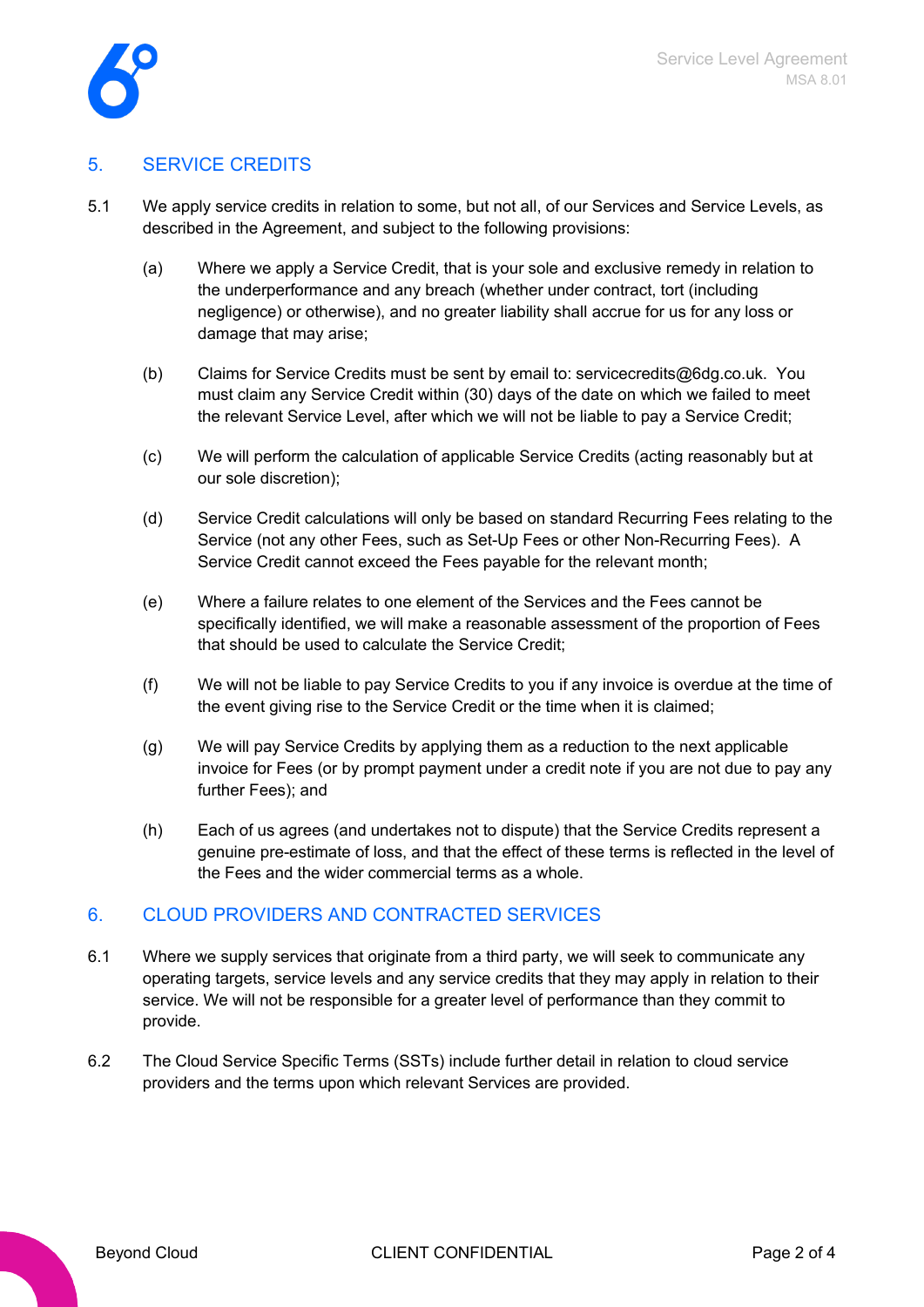



## 7. EXCLUSIONS AND ASSUMPTIONS

- 7.1 The following times, events and instances are excluded from any calculation:
	- (a) a Force Majeure Event;
	- (b) any consequence of a Client Event;
	- (c) the time preceding Ready for Service (if relevant);
	- (d) any event caused by the events giving rise to, or following suspension of the service in accordance with any Agreement;
	- (e) reasonable levels of scheduled or emergency maintenance activity;
	- (f) any event or fault that arises as a result of you failing to comply our policies or procedures, or to follow quidance on the proper use of hardware or software;
	- (g) any event or fault that we can reasonably demonstrate is caused by a virus (or any similar malicious code) introduced, negligently or otherwise, by you or an End User onto your service;
	- (h) any event or fault more widely affecting the Internet or connectivity procured from third parties (save that this will not apply to the calculation of any service level where we provide the connectivity);
	- (i) events, faults or the absence of equipment, wiring, cabling software or other services which are not maintained by us or provided by us;
	- (j) failure to comply with capacity management or procurement recommendations reasonably issued by us for the purpose of avoiding service impairment;
	- (k) during any trial or proof of concept period;
	- (l) when a Service can be accessed by reasonable alternative means;
	- (m) loss of resilience, or of access to reporting or control panels does not count towards a loss of service;
	- (n) services procured from third parties and not procured through Six Degrees; and
	- (o) matters that arise as a result of limitations imposed by third parties and public cloud vendors, such as Microsoft Azure or Amazon AWS.

#### 8. SERVICE DEPENDENCIES

8.1 We set out the dependencies in the Master Service Agreement and individual Service Description(s).